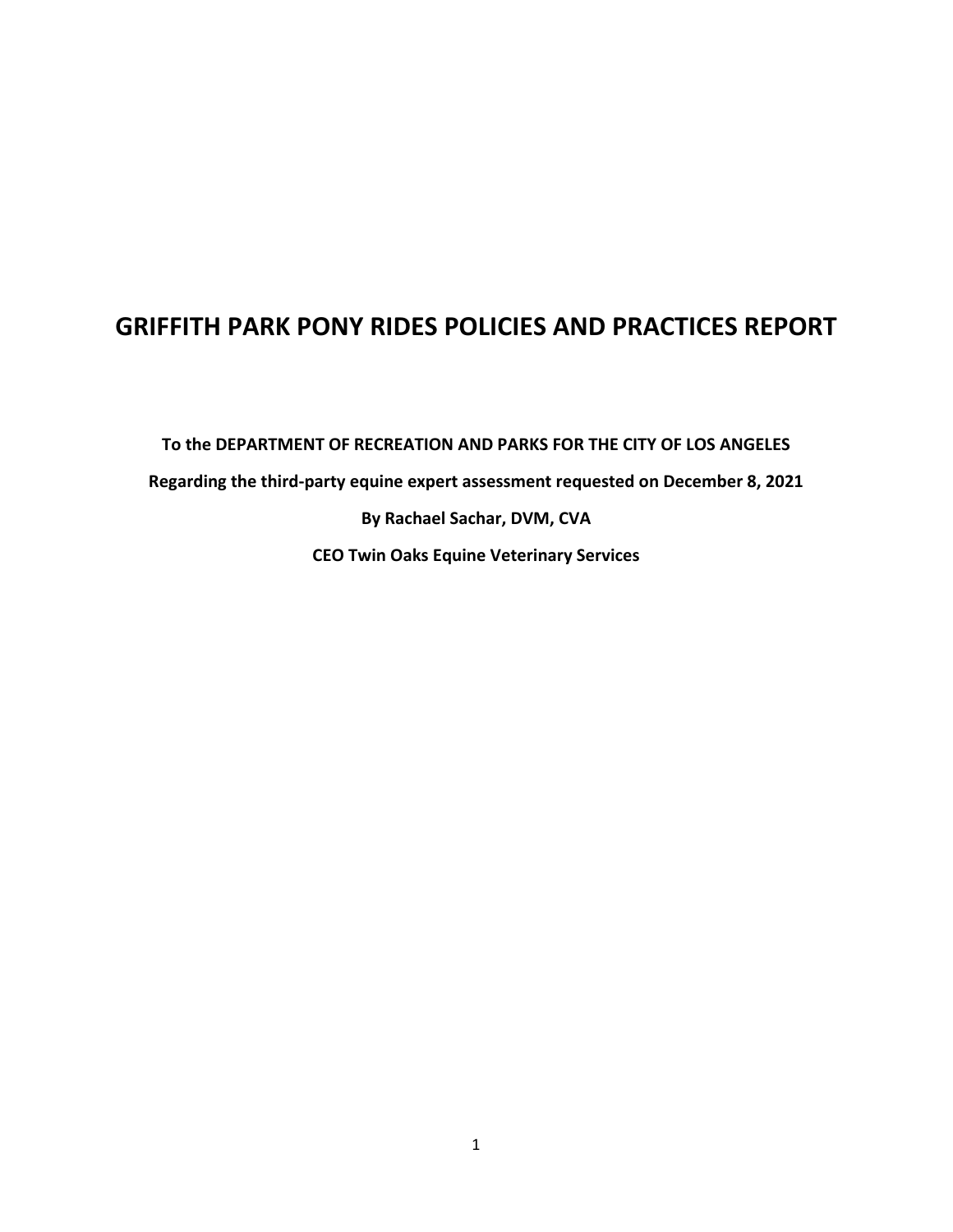# **GRIFFITH PARK PONY RIDES POLICIES AND PRACTICES REPORT**

## **INTRODUCTION**

My name is Dr. Rachael Sachar. I have a Doctorate in Veterinary Medicine and a Bachelor of Science degree in animal science. I own and operate an ambulatory practice in Los Angeles County and focus primarily on equine, livestock, and exotic animals in all aspects of veterinary medicine and animal welfare. I frequently work with the LA Country Care and Control on large animal abuse cases, welfare evaluations, and rescues. My practice also services a large population of animals (including exotic animals) for hire involved in the movie and entertainment industry as well as those put-on display in animal sanctuaries.

I was hired by the City of Los Angeles Department of Recreation and Parks (RAP) as a third-party equestrian expert to assess the Griffith Park Pony Rides (GPPR) ponies and livestock, provide expertise on the welfare of the animals, review and report on the current policies and practices of the operation, and provide recommendations to any necessary changes to the operation of the pony rides to ensure the horses are being well cared for as per Exhibit #1.

## **ASSESSMENT**

On Saturday, December 18<sup>th</sup>, 2021, I observed the pony ride exhibits during normal business operations to determine the normal working conditions for the animals.

On Monday, January 3<sup>rd</sup>, 2022, I visited the GPPR facility, met with owner/operator and his staff, examined each of the individual animals (38 ponies, 7 goats, 1 sheep, 2 rabbits) and inspected the facilities, veterinary expense records (2018-2022), and charts of operation.

I reviewed the GPPR employee handbook with current procedures and protocols for maintaining and caring for all animals, facilities, and running the pony rides, petting zoo, and pony party operations.

#### **FINDINGS**

During my assessment, I found the working conditions to be satisfactory and did not witness any gross violations related to the care or the treatment of the animals on exhibit.

Some of the concerns raised by the public are related to the ponies working when the ambient temperatures are more extreme. The current policies for acceptable working temperatures and methods for monitoring the animal's health and wellbeing when temperatures rise or fall, as listed in the Griffith Park Pony Rides manual, can be improved, and made more transparent to the public.

Management of the ponies' water and shade access may also be improved and expanded.

Most of the ponies and livestock examined were in reasonably good health and the facility was generally acceptable, but there were several legal violations that need to be rectified, medical issues that need to be addressed, and new policies and practices that need to be established for the safety and welfare of the animals involved and to provide a predictable transparent means by which the facility and its animals can be easily inspected and the health and wellbeing of the animals improved. (See exhibit 2 "PONY EXAMINATIONS", and exhibit 3 "LIVESTOCK EXAMINATIONS").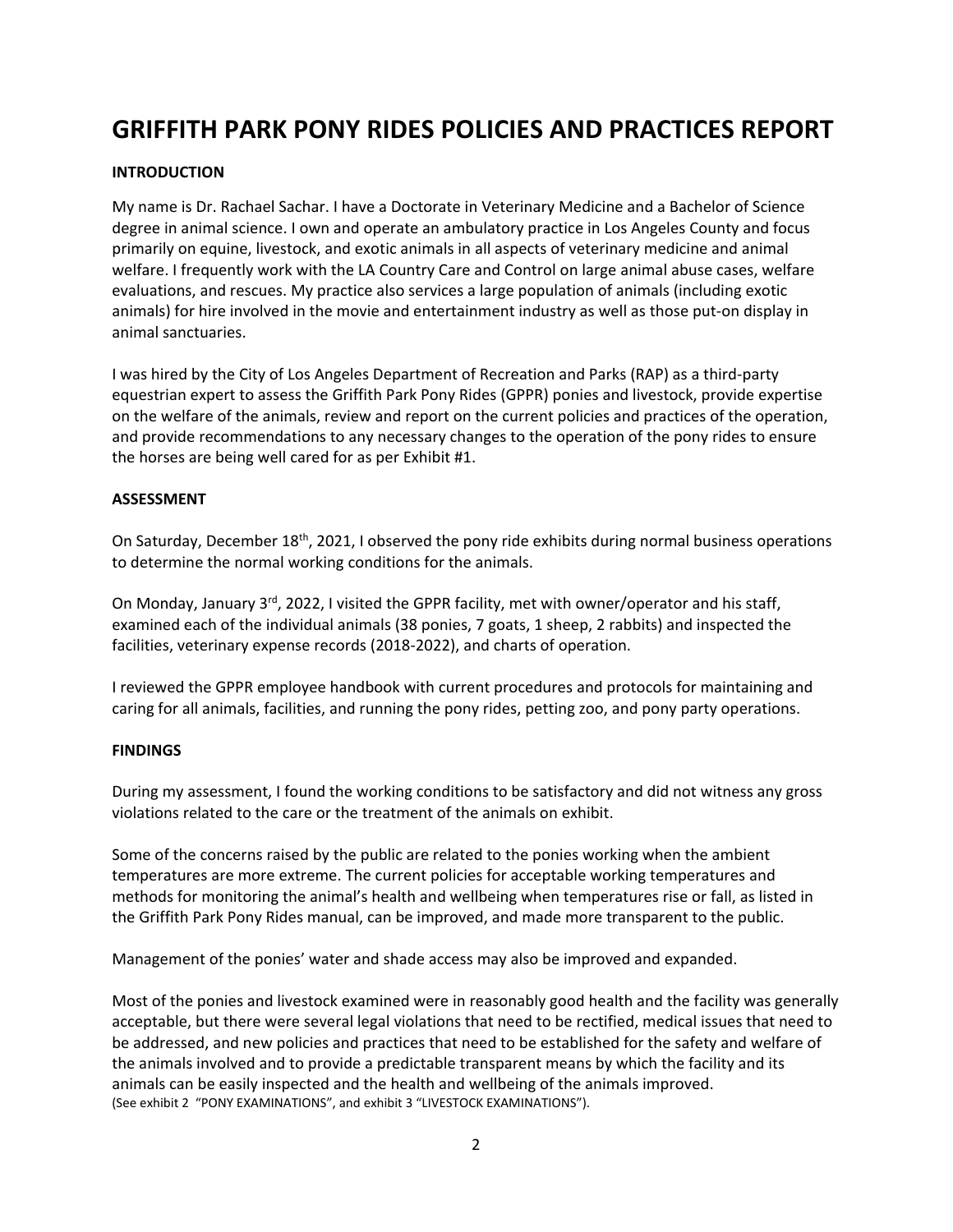At GPPR there are currently no identification methods utilized to identify each individual animal and there are no individual animal charts/ files/ or records*. In accordance with California Health and Safety Code 25998 (i) "each pony shall be individually identified, using humane methods such as a detailed description including but not limited to name, breed, color, markings, size, age, sex, and photograph"*

The charts of operation, schedule of working ponies, and feeding and medicating pony instructions were written on white boards on the tack room door. Copies of the veterinary expense records were provided to me but there is no current file/record for each animal kept at the facility to include its medical history, farrier care, or feeding and work schedule. The veterinary expense records indicate that all ponies were vaccinated May 2021 with vaccinations in accordance with guidelines set forth by the American Association of Equine Practitioners. These vet expense records demonstrate that annual physical and dental examinations and basic dentistry have not been part of the health care and management protocol of the ponies. Instead, the ponies have only been examined or treated when owner or staff considers it medically necessary. All but one of the ponies appeared to have adequate farrier care. Farrier and veterinary medical records of each animal were not located at the facility nor made available for my review. *In accordance with California Health and Safety Code 25998 (j) -Standards for horses for hire "farrier and veterinary receipts shall be kept and shall identify each equine treated"*

Dental examinations of the ponies revealed that most of the ponies were geriatric (20 to 30 years old). One pony was in its late 30s. Almost all the ponies had sharp enamel points or moderate to severe occlusal problems and needed dental care. In reviewing the veterinary expense records, it was evident that very few of the ponies had received any dental care between 2018 and 2021.

Several of the ponies had saddle sores and/or callouses over their withers**.** Charts of operation indicated that these ponies were still in full work and veterinary expense records indicated that they were not currently under any veterinary treatment for these lesions. *In accordance with California Health and Safety Code 25998 (h1) -Standards for horses for hire "an equine shall not be available for hire or use if the equine has sores or abrasions caused or likely to be irritated by the surfaces of saddles, girths, harnesses, or bridles"*

GPPR houses multiple ponies together in moderate sized outdoor enclosures made of chain link, grouping them together based on nutrient needs and social structures. When the ponies are turned out in their enclosures, GPPR keeps halters on many of the ponies that are challenging to catch. This poses a potential hazard to the pony if the halter gets caught on a fence or a foot, however, it is not in violation of any laws.

The outdoor pony enclosures and shelters meet most of the requirements of state and federal laws but are not optimal for protecting the ponies in extreme wind or rain. They have no wind breaks, have poor drainage, and were still muddy from recent rains. The enclosures were otherwise clean and had very little manure or urine. Several of the chain-link fences were in disrepair causing a hazard (wire was bent out of shape and protruding into the pony enclosures). *In accordance with California Health and Safety Code 25998 (c)-Standards for Horses for Hire "buildings, premises, and conveyances used in conjunction with equines shall be kept free of sharp objects, protrusions, or other materials that are likely to cause injury".*

The GPPR barn is a very nice structure. One of the outdoor enclosures opened into a section of the barn and provided very nice protection from weather conditions. I was told that during the heavy rain, more of the ponies were brought into this section of the barn for shelter, but some of them were left outside. The barn had multiple individual stalls but only 3 ponies and the livestock were housed in the stalls. All the stalls had bedding. The rabbits were in adequately sized hutches. All ponies and livestock were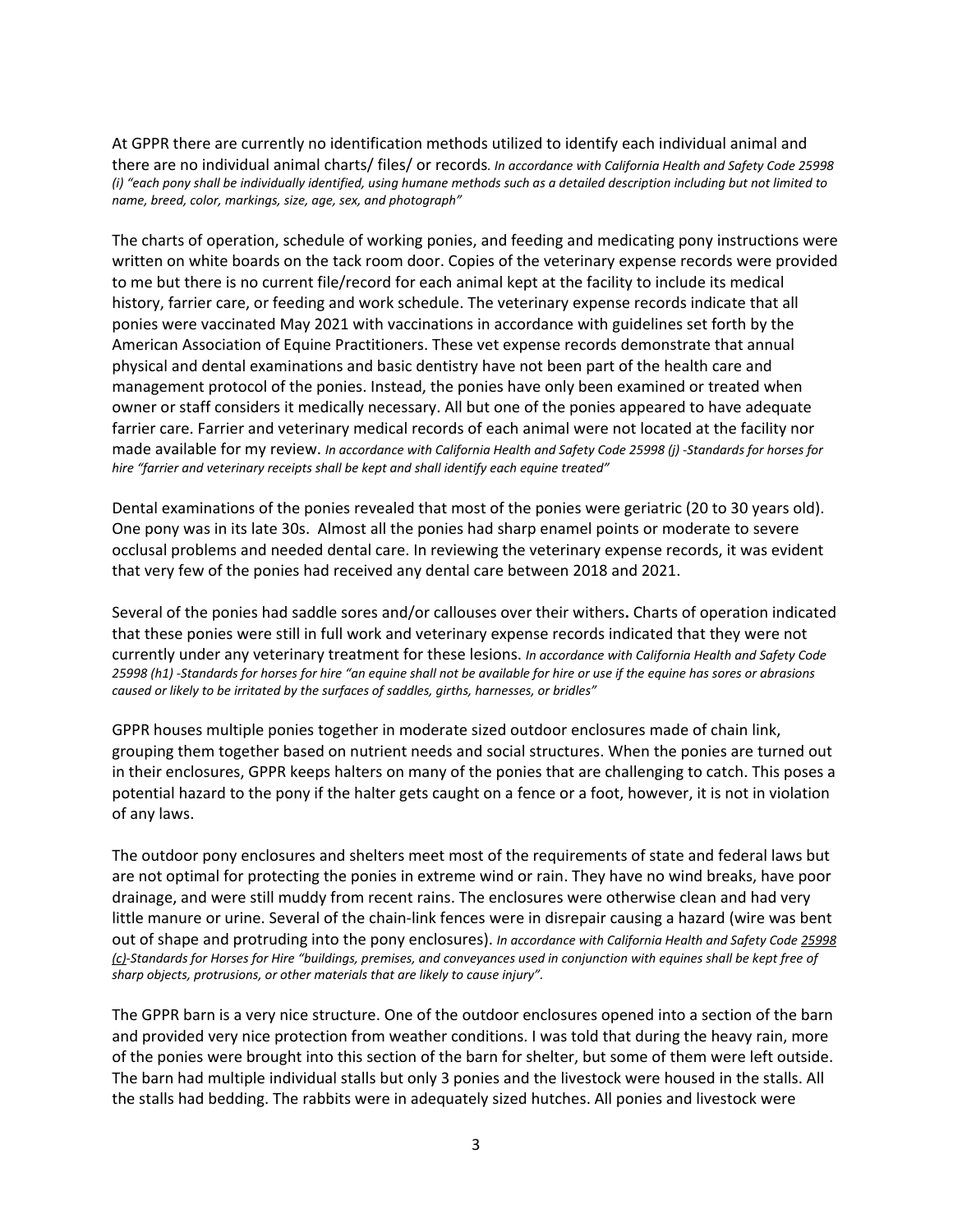supplied with nutritionally adequate feed and clean water. All feed was appropriately stored and protected from weather and rodents. The pony ride tack and grooming supplies were located inside the barn in a small room.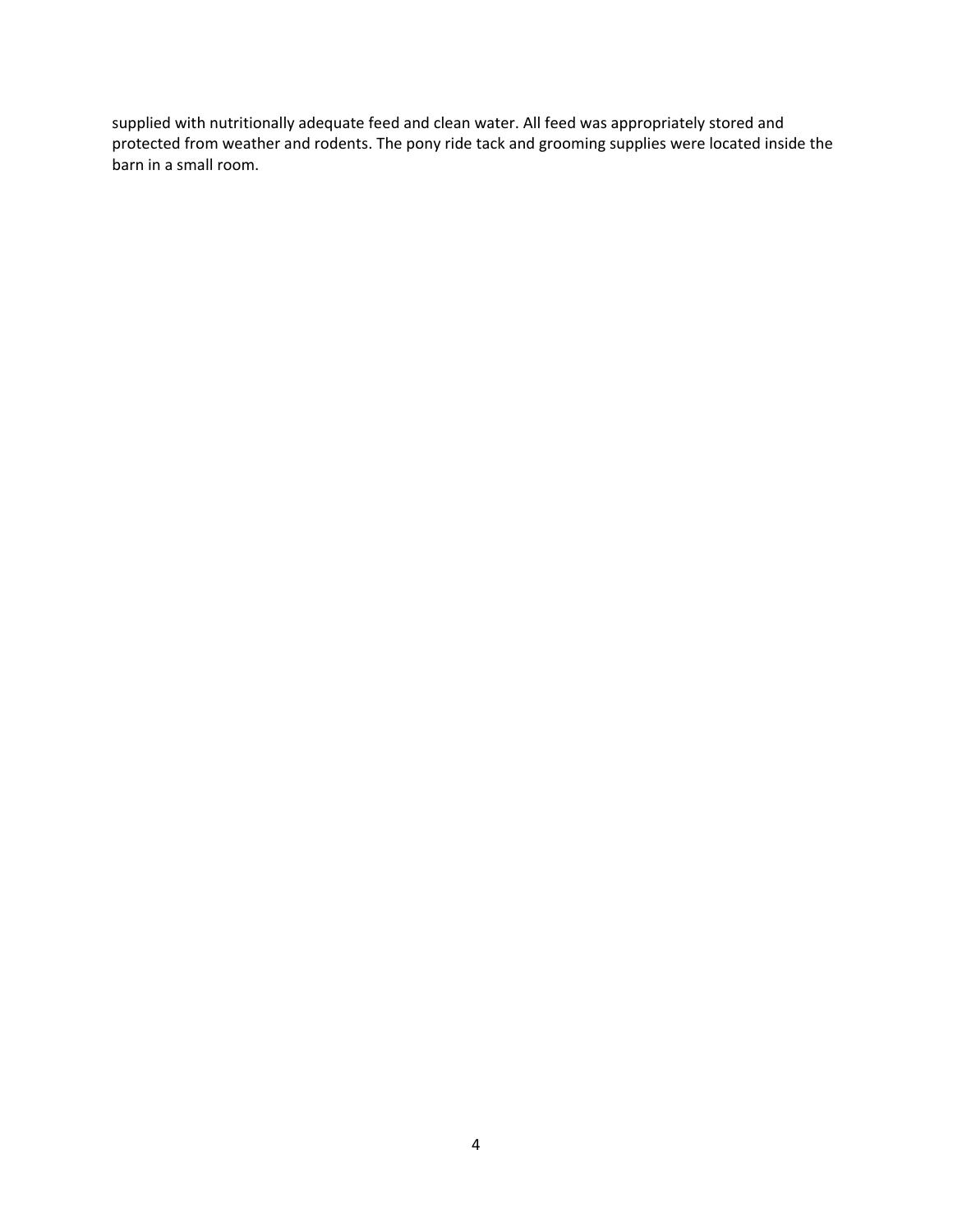## **SUMMARY OF RCOMMENDED CHANGES TO THE OPERATION OF THE PONY RIDES**

The following is a list of recommended changes to the operations of the pony rides that includes new policies and practices that need to be established 1.) to meet current legal standards set forth by California Health and Safety Code 25998-Standards for Horses for Hire 2.) for the safety and welfare of the animals involved 3.) for a predictable transparent means by which the facility and its animals can be easily inspected.

- Each animal needs to be properly identified (Name, age, breed, sex, picture, identifiable markings, microchip)
- Each animal needs to have an ongoing record at the facility available for review (vaccine, deworming, and farrier schedule, medical and dental history, diet and workload restrictions and practices)
- Each animal should have an annual examination by a licensed veterinarian to check their overall wellness as part of a comprehensive preventative health care plan.
- Each ponies' annual exam should include a dental examination
- Each pony should receive annual dental care (occlusal adjustments /dental floats) unless the regular veterinarian deems the treatment unnecessary that particular year.
- I strongly recommend that the ponies of concern (highlighted in my examinations) receive dental care by their veterinarian immediately and that all ponies that have not received any dental care within the past year receive it within a reasonable time (within 6 months)
- Any ponies with saddle sores should be immediately examined/ treated by a veterinarian and removed from any work until completely cleared by veterinarian. All the pony's tack should be examined and modified, if necessary, before returning to work.
- Any pony requiring a halter to be left on it should be supplied with a safer breakaway halter
- The outdoor chain link fence enclosures need to be fixed to prevent potential hazards
- The outdoor enclosures need to be graded to allow for better drainage
- Current Griffith Park Pony Rides Employee Manual should be thoroughly reviewed, updated, and made more transparent to improve current policies and standards of operation including policies for acceptable working temperatures and methods for monitoring the animal's health and wellbeing when temperatures rise or fall
- Management of the ponies' water and shade access may also be improved and expanded upon at the pony ride exhibits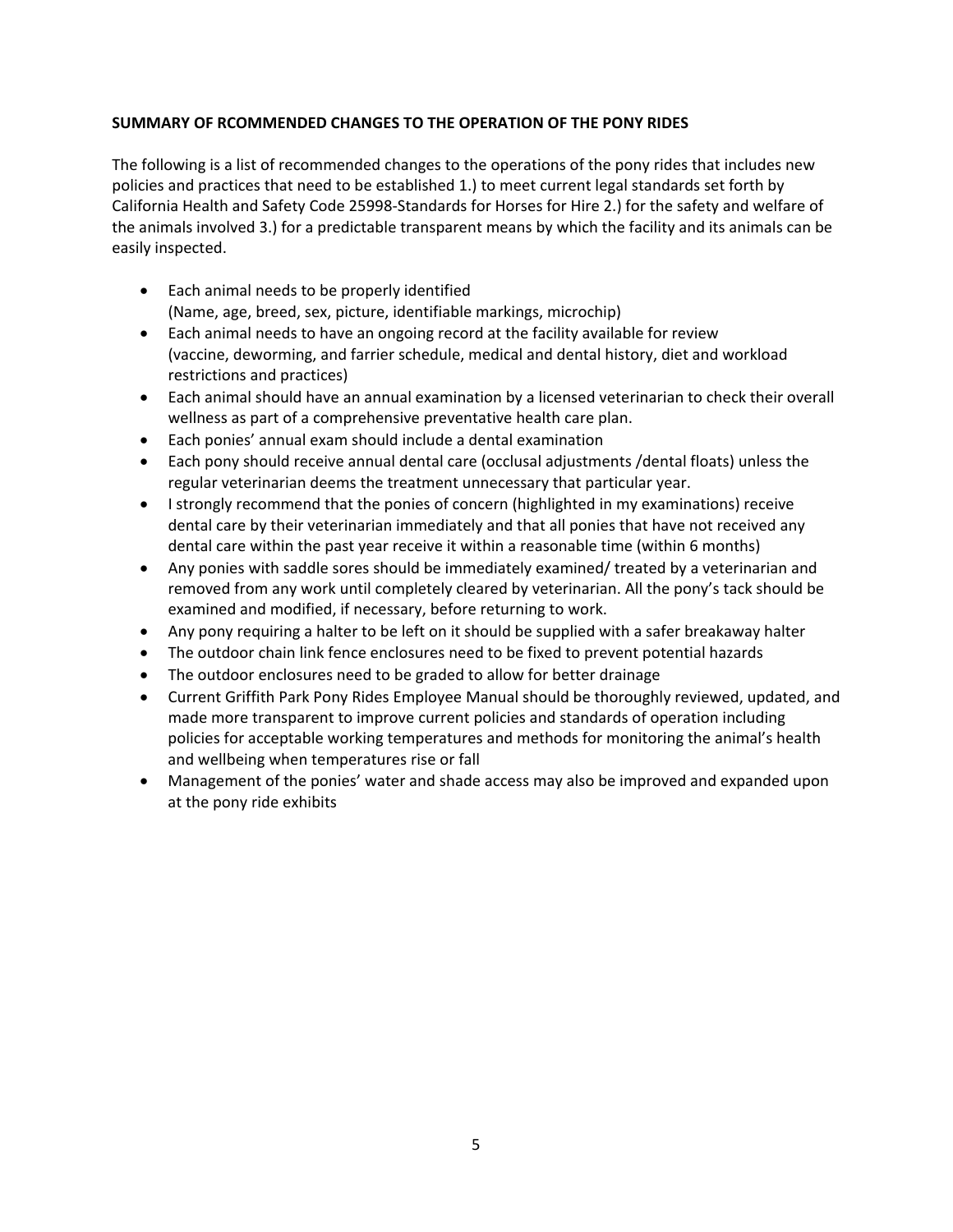#### **EXIBIT 1**

#### NEED AND BASIS FOR RECOMMENDATIONS

A recent motion by the LA City Council has asked that the Department of Recreation and Parks (RAP) to provide recommendations on 1.) any necessary changes to the operation of the pony rides to ensure the health and well-being of the horses and 2.) any potential changes to the current concession agreement of consideration of a new concession agreement, if necessary , that will enable a more transparent and humanitarian approach for the operation of the rides. Please see the above Summary of Necessary Changes to the Operation of Pony Rides for my initial recommendations to the RAP and Council.

The Council has asked RAP to provide recommendations on benchmarking research on how comparable cities deal with the use of horses for entertainment. This request is beyond the scope of my initial contract with RAP. However, I have done a preliminary, cursory review of a few other cities around the United States and their current standards and policies on horses for hire. Many are more extensive and well defined including those provided by New York City (Horses working in NYC)<https://www.1.nyc.gov/site/doh/health/health-topics/horses.page>or those provided by Massachusetts in 330 Code of Massachusetts Regulations Title 330 CMR 16.00 – Horses. I recommend a more complete review be pursued. I believe the current concession should have a conditional use permit that has more robust requirements including, but not limited to, those listed in my summary combined with additional requirements such as the laws currently in use in NYC and Massachusetts regulating horses for hire.

The Council has asked RAP to also report on changes and improvements to the inspection process as administered by RAP including the potential use of a third-party equine expert to be responsible for inspections of the horses' health and that the Department of Animal Services provide a detailed description of the process of annual inspections for the concessionaire's annual permit, the protocols and procedures for animal control inspections that arise when a complaint is filed, and any recommendations to ensure the health and well-being of the horses at Griffith Park. At this time, I have not received or reviewed the current description of the process of annual inspections or the protocols and procedures for animal control inspections of the GPPR concession. Therefore, I cannot provide any recommendations for improvements to these inspections.

As previously stated, I frequently work with the LA Country Care and Control on large animal abuse cases, welfare evaluations, and rescues. The requirements at residential and other facilities must only meet current federal and state animal welfare laws which provide for the minimum standards of horse care as are described extensively in "A Guide: Minimum Standards of Horse Care in California" produced in 2019 by UC Davis Veterinary Medicine, Center for Equine Health. My practice also services a number of clients with animals for hire involved in the movie and entertainment industry as well as those on display in animal sanctuaries. As such, I am accustomed to working with collections of animals that are under intense scrutiny by the public and animal rights activists, leading them to generally provide additional exceptional standards of care and management beyond the basic legal obligations set forth by current laws to protect the welfare and well-being of these animals. I advise that the GPPR concession adopt similar policies that surpass current legal requirements in a transparent and continually reviewed manner to quell concerned members of the public who are not happy or satisfied with current laws and regulations dictating the care and welfare of animals for hire or on display. Such individuals will continue to object to current living conditions, health management practices, and display exhibits for these animals unless current standards are improved. This poses a disconnect when animal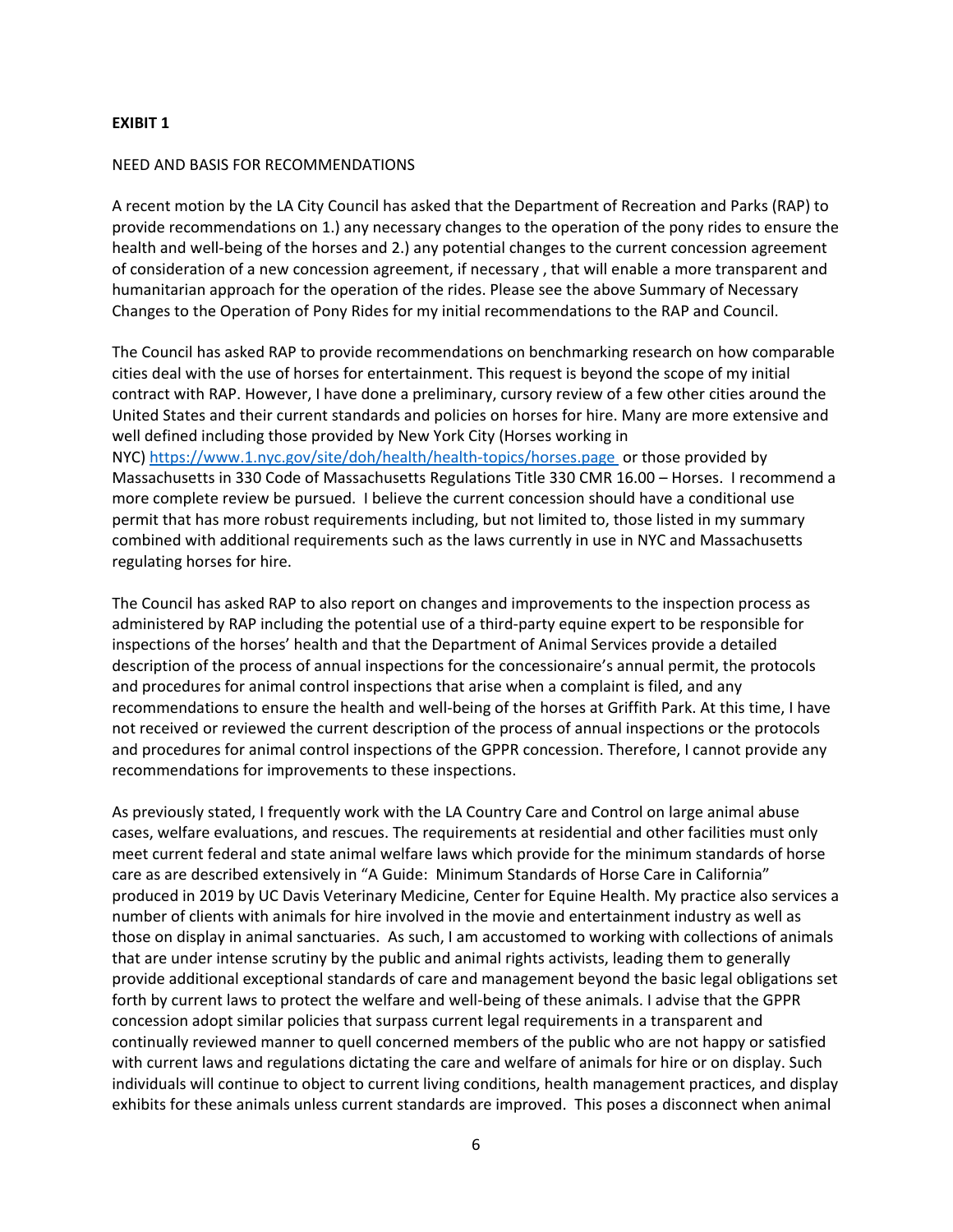control officers or other entities are tasked with inspecting such facilities and use the current laws and guidelines that are in place. This is likely a contributing factor as to why the city continues to receive numerous concerns regarding the health and well-being of the animals at this concession, yet the RAP and Department of Animal Services has found no legal violations. It must be noted, that to some degree, extreme activists will never agree with any animals working for hire in an entertainment capacity due to their underlying beliefs against any animals used for work, entertainment, performance, or on display as they believe any and all of these practices are abusive.

Moving forward, if LA City Council and the Department of Recreation and Parks believes that the Griffith Park Pony Rides is an important attraction and recreational activity for its residents, then there needs to be a few modifications and updates to the current protocols and policies of the concession. These changes will include improvements to animal care practices, better documentation of the management and care of each animal, and improved facility design. With such updated protocols and improved care, Griffith Park Pony Rides can be a viable and sustainable concession and feature for Los Angeles and surrounding communities.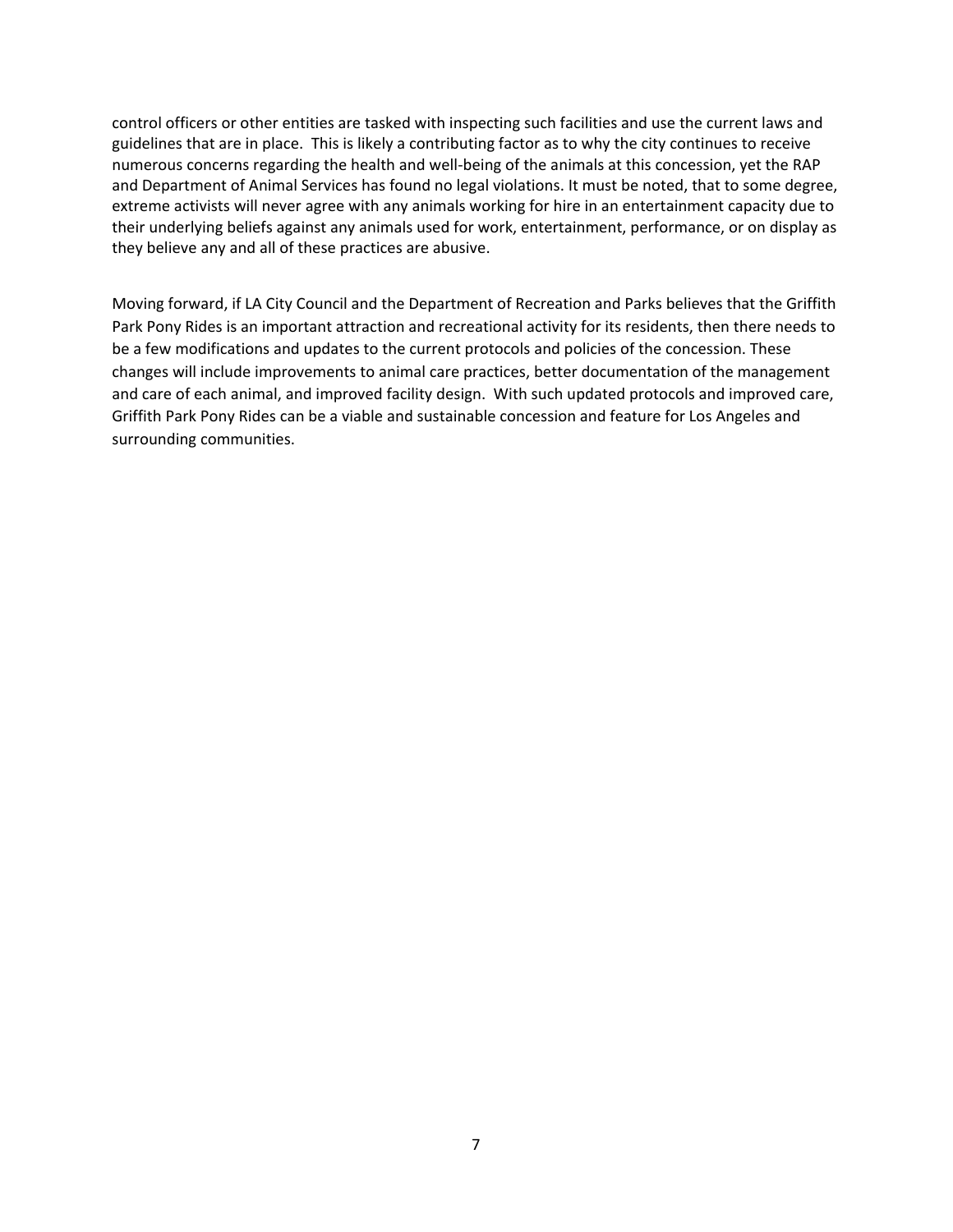#### **EXHIBIT 2**

#### **PONY EXAMINATION FINDINGS**

1) Name: Turbo Medium pony gelding Age: ~25yrs BCS:4.5/9 HR:44 RR:20 T:100.7 mm: p/m GI: WNL Teeth: some missing dentition, moderate sharp enamel points, geriatric mouth Coat/skin: long winter coat, no current skin issues Feet/hooves: adequate trim/balance, palpable heat, increased pulses, difficulty walking, painful Other: Active laminitis, just seen and under treatment by regular vet on 1/2/22

2) Name: Willow Pony-go-round pony mare Age: ~20yrs BCS:5/9 HR:32 RR:12 T:99.6 mm: p/m GI: WNL Teeth: small sharp enamel points Coat/skin: long winter coat; no current skin issues Feet/hooves: adequate trim/balance; no lameness

3) Name: Trixie Pony-go-round and party pony mare Age: ~20yrs BCS: 6/9 HR: 40 RR: 24 T: 100.1 mm: p/m GI: WNL Teeth: small sharp enamel points Coat/skin: long winter coat; no current skin issues Feet/hooves: adequate trim/balance; no lameness

4) Name: Dino Medium pony gelding Age: ~20yrs BCS: 5/9 HR: 40 RR:20 T: 99.6 mm: p/m GI: WNL Teeth: some missing dentition, extreme wear, geriatric mouth Coat/skin: long winter coat, acquired markings from saddle on withers but no lesions Feet/hooves: adequate trim/balance/ no lameness

5) Name: Pepsi Slow pony gelding Age: ~25yrs BCS: 5/9 HR: 40 RR: 12 T: 99 mm: p/m GI: WNL Teeth: sharp enamel points, extreme wear, geriatric mouth Coat/skin: long winter coat; no current skin issues Feet/hooves: adequate trim/balance/ no lameness

6) Name: Ruby Slow pony mare Age: ~25yrs BCS: 5/9 HR: 32 RR: 12 T: 98.9 mm: p/m GI: WNL Teeth: moderate wear and sharp enamel points, geriatric mouth Coat/skin: long winter coat, acquired from saddle markings on withers but no lesions Feet/hooves: adequate trim/balance/ no lameness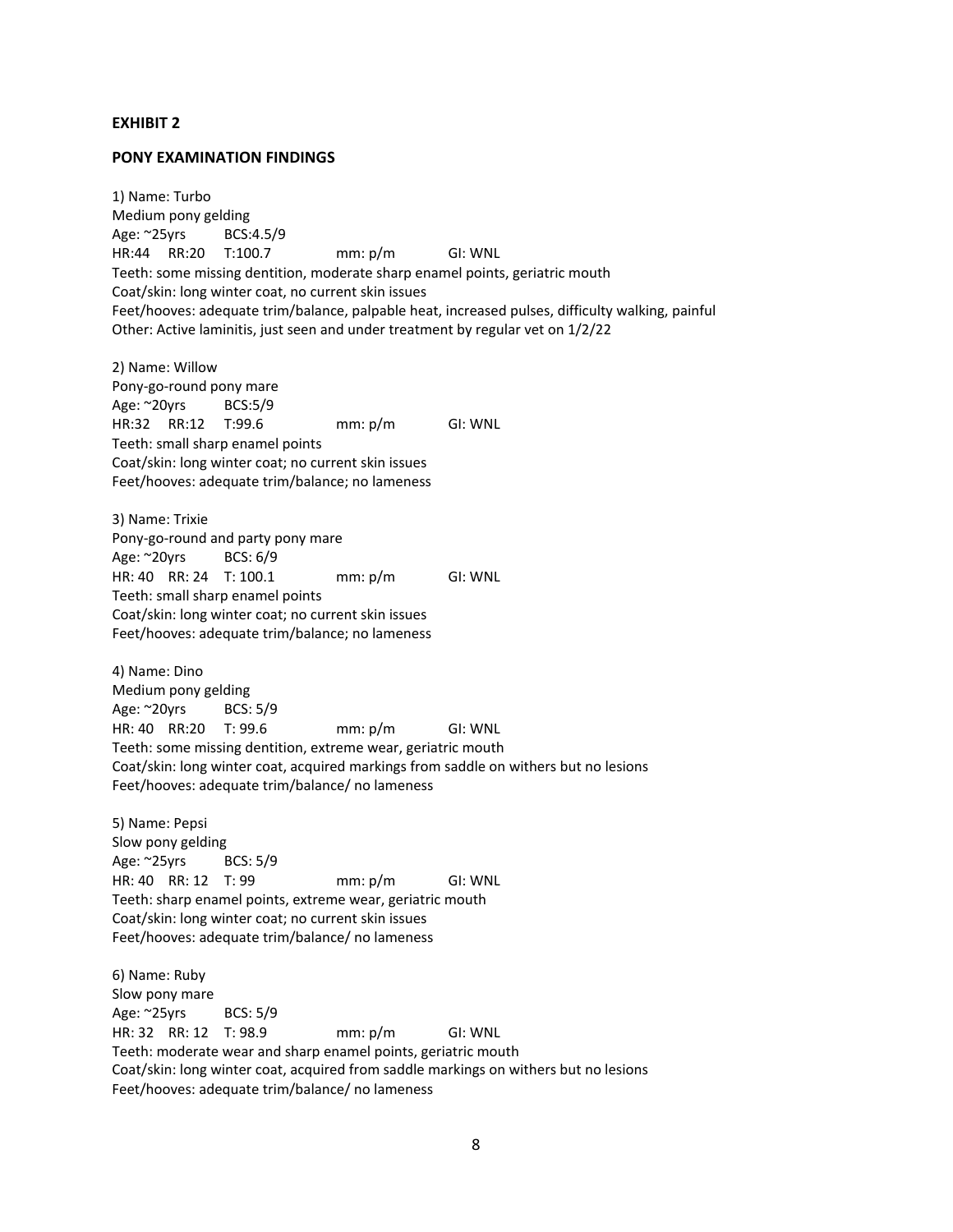7) Name: Shaggy Medium pony mare Age: ~15-20yrs BCS:5/9 HR:40 RR:12 T:99.2 mm: p/m GI: WNL Teeth: small sharp enamel points Coat/skin: long winter coat, no current skin issues Feet/hooves: adequate trim/balance/ no lameness

8) Name: Prince Medium pony gelding Age: ~20yrs BCS:5/9 HR:40 RR:16 T:98.9 mm: p/m GI: WNL Teeth: small sharp enamel points Coat/skin: long winter coat; no current skin issues, acquired markings on withers Feet/hooves: adequate trim/balance; no lameness

9) Name: Freckles Medium pony gelding Age: ~20yrs BCS: 5/9 HR: 40 RR: 12 T: 99.5 mm: p/m GI: WNL Teeth: small sharp enamel points, overbite Coat/skin: long winter coat; scarring and callous formation on withers; extreme sensitivity over withers Feet/hooves: adequate trim/balance; no lameness

10) Name: Pepper Medium pony gelding Age: ~20yrs BCS: 5/9 HR: 44 RR:20 T: 99.6 mm: p/m GI: WNL Teeth: small sharp enamel points Coat/skin: long winter coat, acquired markings from saddle on withers but no lesions Feet/hooves: adequate trim/balance/ no lameness

11) Name: Nikki Slow pony gelding Age: ~25-30yrs BCS: 5/9 HR: 40 RR: 12 T: 98.9 mm: p/m GI: WNL Teeth: moderate wear, moderate enamel points, geriatric mouth Coat/skin: long winter coat, acquired markings from saddle on withers but no lesions Feet/hooves: adequate trim/balance/ no lameness

12) Name: Chuckie Medium pony gelding Age: ~15-18 BCS: 5/9 HR: 44 RR: 12 T: 99.6 mm: p/m GI: WNL Teeth: small sharp enamel points Coat/skin: long winter coat, acquired markings from saddle with saddle sore lesion and dermatological condition Feet/hooves: adequate trim/balance/ no lameness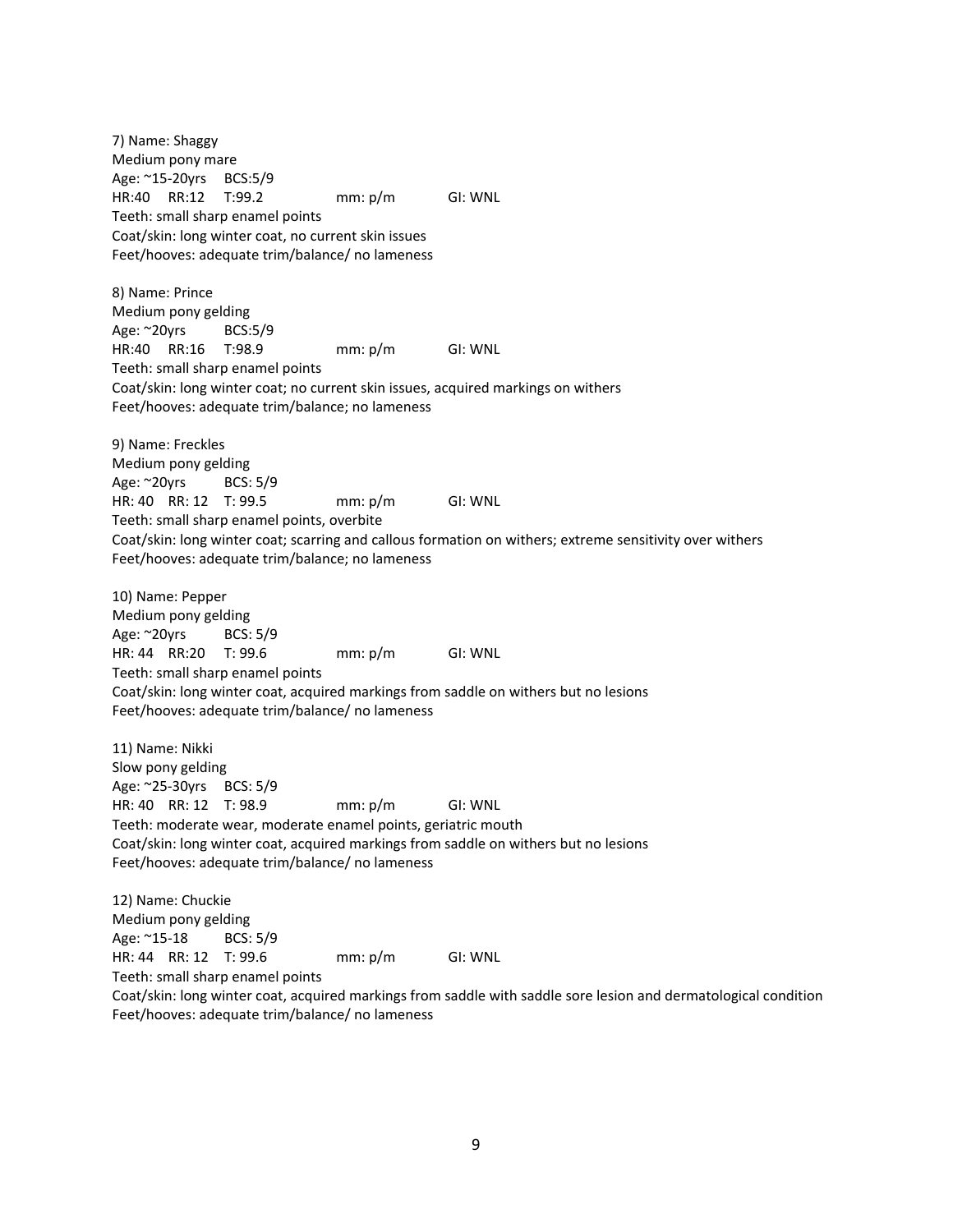13) Name: Flash Medium pony gelding Age: ~20yrs BCS:5/9 HR:40 RR:20 T:100 mm: p/m GI: WNL Teeth: small sharp enamel points Coat/skin: long winter coat, acquired markings on withers but no lesions Feet/hooves: Feet/hooves: adequate trim/balance/ no lameness

14) Name: Snickers Medium pony gelding Age: ~20yrs BCS:5/9 HR:44 RR:20 T:100.1 mm: p/m GI: WNL Teeth: small sharp enamel points Coat/skin: long winter coat; no current skin issues, acquired markings on withers but no lesions Feet/hooves: adequate trim/balance; no lameness

15)Name: Money Medium pony gelding Age: ~15yrs BCS: 6/9 HR: 44 RR: 20 T: 99.8 mm: p/m GI: WNL Teeth: nice mouth, recently floated Coat/skin: long winter coat; no current skin issues, acquired markings on withers but no lesions Feet/hooves: adequate trim/balance; no lameness

16) Name: Gypsy Pony-go-round pony mare--NOT currently using /difficult Age: ~15-20yrs BCS: 5/9 HR: 44 RR:20 T: 99.1 mm: p/m GI: WNL Teeth: small sharp enamel points Coat/skin: long winter coat, acquired markings from saddle on withers but no lesions Feet/hooves: long toes, needs trim and balance/ no lameness Other: Very difficult to catch and handle

17) Name: Matilda Slow pony mare Age: ~12-15rs BCS: 6/9 HR: 44 RR: 12 T: 99.2 mm: p/m GI: WNL Teeth: small sharp enamel points Coat/skin: long winter coat, no lesions Feet/hooves: adequate trim/balance/ no lameness Other: abnormal vulvar conformation

18) Name: Butters Pony-go-round pony parties gelding Age: ~20yrs BCS: 5/9 HR: 40 RR: 20 T: 98.9 mm: p/m GI: WNL Teeth: recently floated, nice balance Coat/skin: long winter coat Feet/hooves: adequate trim/balance/ no lameness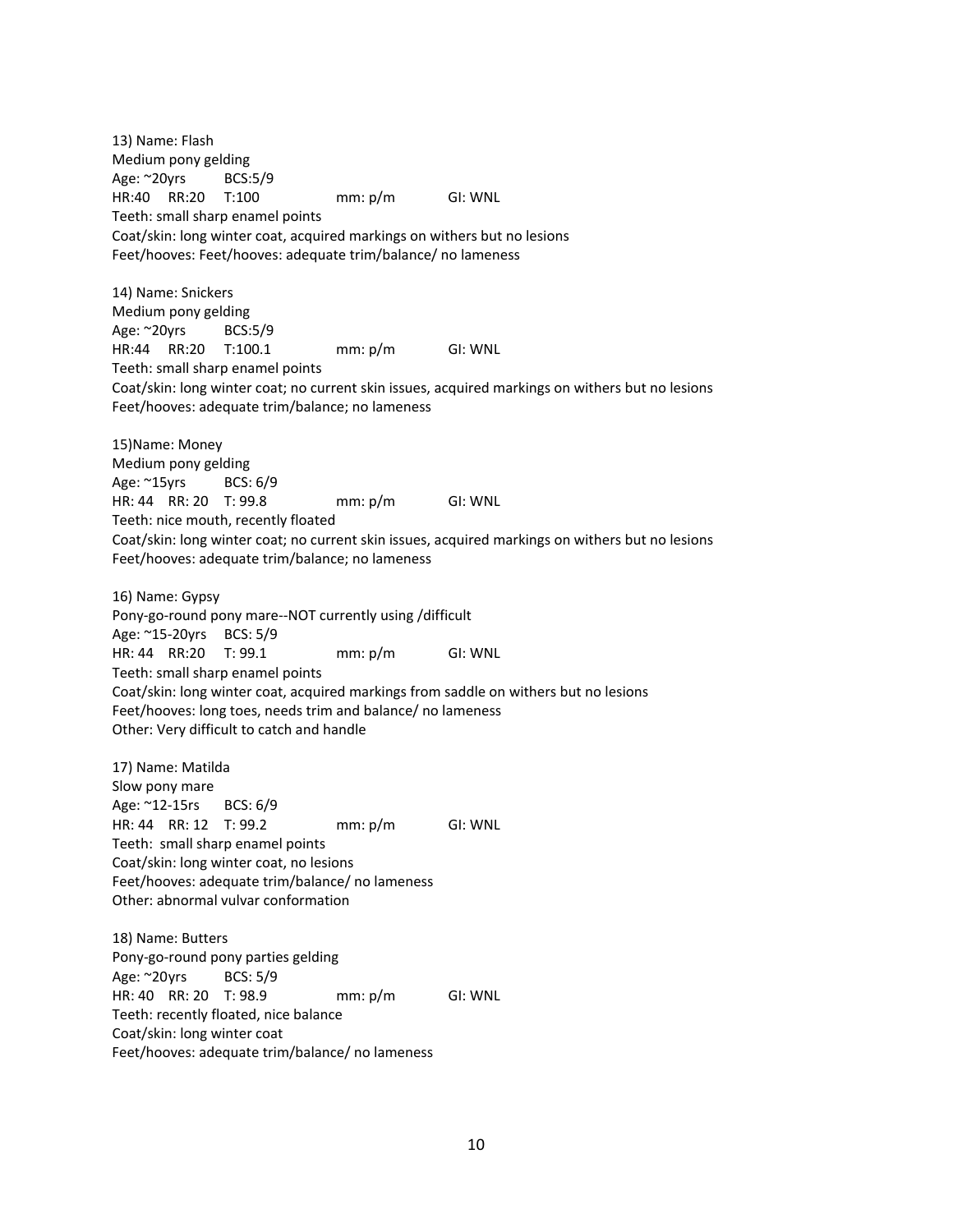19) Name: Peanut Slow pony gelding—not currently in use Age: ~20yrs BCS:6/9 HR:44 RR:20 T:99.2 mm: p/m GI: WNL Teeth: small sharp enamel points Coat/skin: long winter coat Feet/hooves: Feet/hooves: adequate trim/balance/ no lameness

20) Name: Griff Dwarf mascot pony gelding Age: ~20yrs BCS:5.5/9 HR:44 RR:20 T:100.3 mm: p/m GI: WNL Teeth: small sharp enamel points Coat/skin: long winter coat; no current skin issues Feet/hooves: adequate trim/balance; no lameness; angular limb deformity

21) Name: Nala Slow pony mare Age: ~late 20syrs BCS: 5/9 HR: 40 RR: 16 T: 100.1 mm: p/m GI: WNL Teeth: small sharp enamel points Coat/skin: long winter coat; large thick callouses on withers Feet/hooves: adequate trim/balance; no lameness

22) Name: Snowball Slow pony gelding Age: ~20yrs BCS: 5/9 HR: 44 RR:20 T: 100.1 mm: p/m GI: WNL Teeth: small sharp enamel points Coat/skin: long winter coat, bilateral areas of blunted hair along dorsolateral lumbosacral region Feet/hooves: adequate trim/balance; no lameness

23) Name: Waffles Pony gelding Age: ~20rs BCS: 5/9 HR: 44 RR: 12 T: 99.2 mm: p/m GI: WNL Teeth: small sharp mild points Coat/skin: long winter coat, no lesions Feet/hooves: adequate trim/balance/ no lameness

24) Name: Chewy Slow pony and parties gelding Age: ~25yrs BCS: 5/9 HR: 40 RR: 20 T: 99.5 mm: p/m GI: WNL Teeth: mandibular ramps and sharp enamel points Coat/skin: long winter coat, mild dermatological condition on withers; mild scabbing and erythema ventral to anus Feet/hooves: adequate trim/balance/ no lameness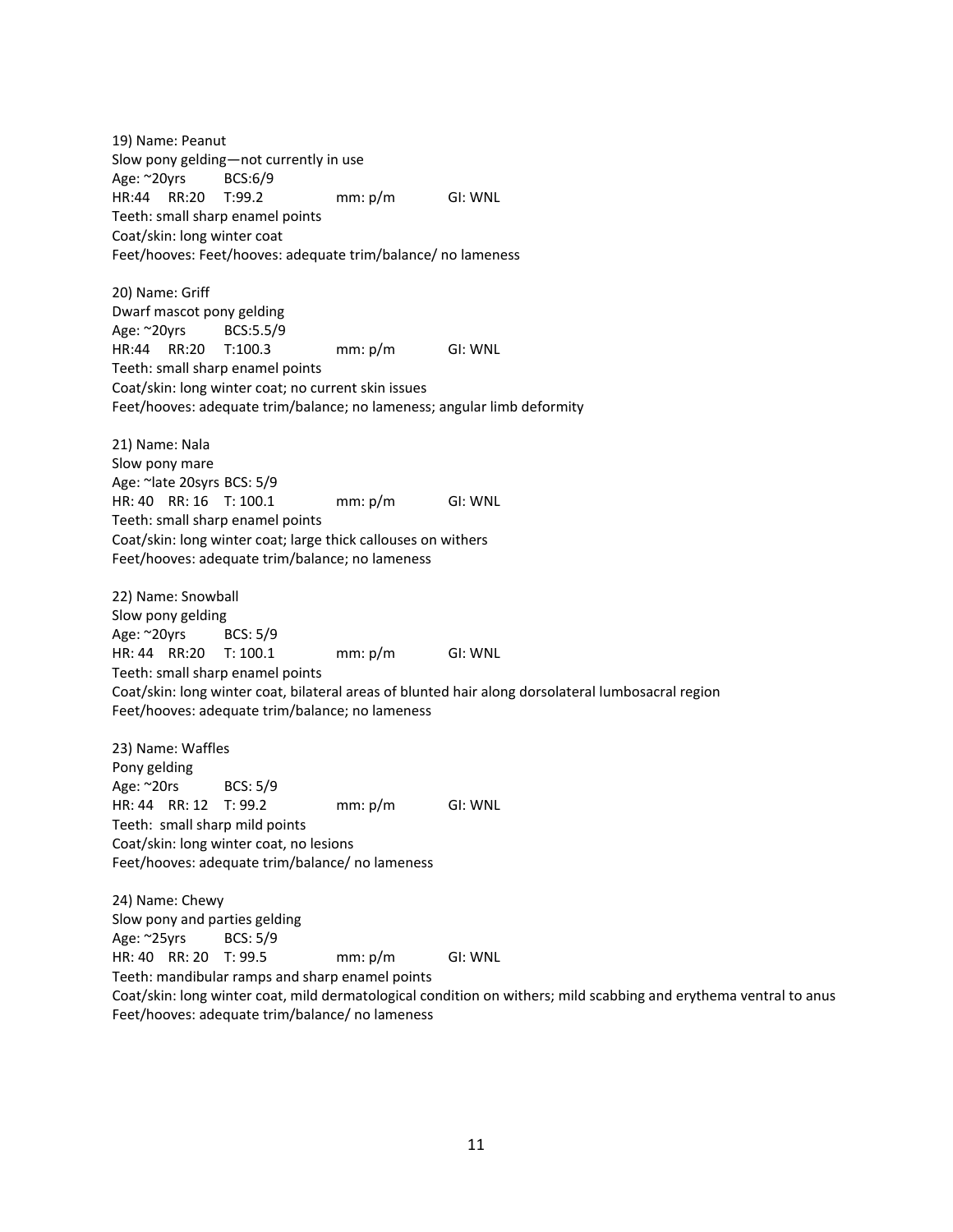25) Name: Tony Big pony gelding—in training Age: ~12-15yrs BCS:5/9 HR:36 RR:16 T:100.3 mm: p/m GI: WNL Teeth: small sharp enamel points Coat/skin: long winter coat Feet/hooves: Feet/hooves: adequate trim/balance/ no lameness

26) Name: Red Big pony gelding—in training Age: ~15-20yrs BCS:5.5/9 HR:40 RR:20 T:100.8 mm: p/m GI: WNL Teeth: small sharp enamel points Coat/skin: long winter coat; no current skin issues Feet/hooves: adequate trim/balance; no lameness

27) Name: Spots Big pony mare Age: ~20yrs BCS: 4.5/9 HR: 40 RR: 16 T: 98.1 mm: p/m GI: WNL Teeth: small sharp enamel points Coat/skin: long winter coat Feet/hooves: adequate trim/balance; mechanical lameness: Fibrotic myopathy

28) Name: Phillip Big pony gelding Age: ~20yrs BCS: 5/9 HR: 40 RR:20 T: 100.4 mm: p/m GI: WNL Teeth: missing mandibular premolar + over elongated maxillary premolar /uneven wear Coat/skin: long winter coat Feet/hooves: adequate trim/balance; no lameness

29) Name: Lucky Big pony gelding Age: ~20rs BCS: 5/9 HR: 40 RR: 20 T: 100.3 mm: p/m GI: WNL Teeth: large hooks, sharp enamel points Coat/skin: long winter coat, no lesions Feet/hooves: adequate trim/balance/ no lameness

30) Name: Benny Big Pony gelding Age: ~20yrs BCS: 5/9 HR: 40 RR: 20 T: 101.4 mm: p/m GI: WNL Teeth: small sharp enamel points Coat/skin: long winter coat, acquired marks on withers Feet/hooves: adequate trim/balance/ no lameness Other: mild bilateral ocular discharge/ epiphora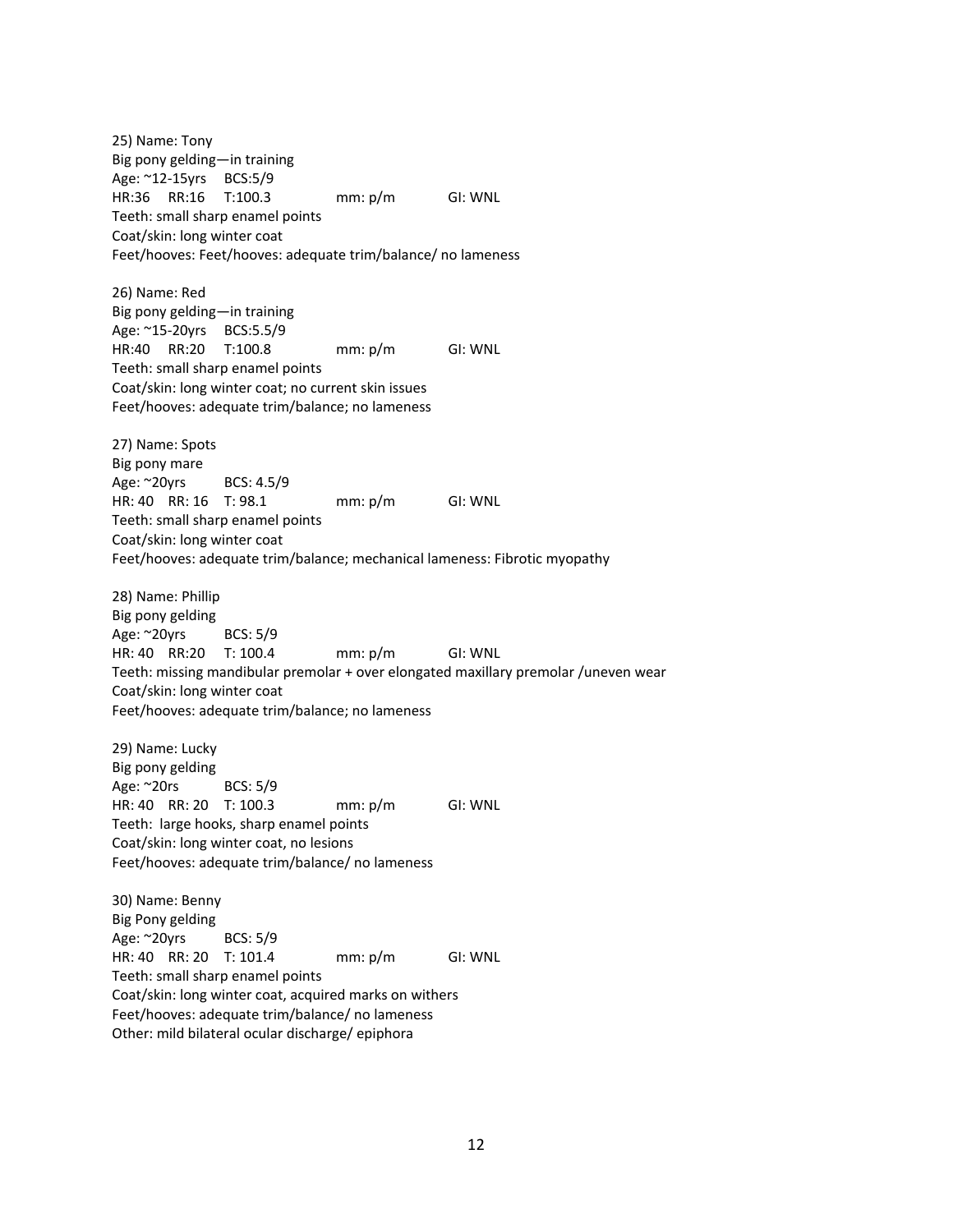31) Name: Whisky Big pony gelding Age: ~20yrs BCS:4-4.5/9 thin HR:40 RR:16 T:99.5 mm: p/m GI: WNL Teeth: small sharp enamel points Coat/skin: long winter coat Feet/hooves: Feet/hooves: adequate trim/balance/ no lameness

32) Name: Topaz Big pony gelding—in training Age: ~12-15yrs BCS:5/9 HR:40 RR:20 T:101.3 mm: p/m GI: WNL Teeth: small sharp enamel points Coat/skin: long winter coat; no current skin issues Feet/hooves: adequate trim/balance; no lameness

33) Name: Fireball Big pony mare—in training Age: ~15yrs BCS: 5/9 HR: 40 RR: 16 T: 99.0 mm: p/m GI: WNL Teeth: small sharp enamel points Coat/skin: long winter coat Feet/hooves: adequate trim/balance

34) Name: Mystery Big pony mare Age: ~15yrs BCS: 5/9 HR: 40 RR:20 T: 99.7 mm: p/m GI: WNL Teeth: small sharp enamel points Coat/skin: long winter coat Feet/hooves: adequate trim/balance; no lameness

35) Name: Sparkles Pony-go-round gelding pony Age: ~20rs BCS: 6/9 HR: 40 RR: 20 T: 98.9 mm: p/m GI: WNL Teeth: small sharp enamel points Coat/skin: long winter coat, no lesions Feet/hooves: adequate trim/balance/ no lameness

36) Name: Buck Pony-go-round gelding pony Age: ~18yrs BCS: 5/9 HR: 40 RR: 20 T: 98.9 mm: p/m GI: WNL Teeth: small sharp enamel points Coat/skin: long winter coat Feet/hooves: adequate trim/balance/ no lameness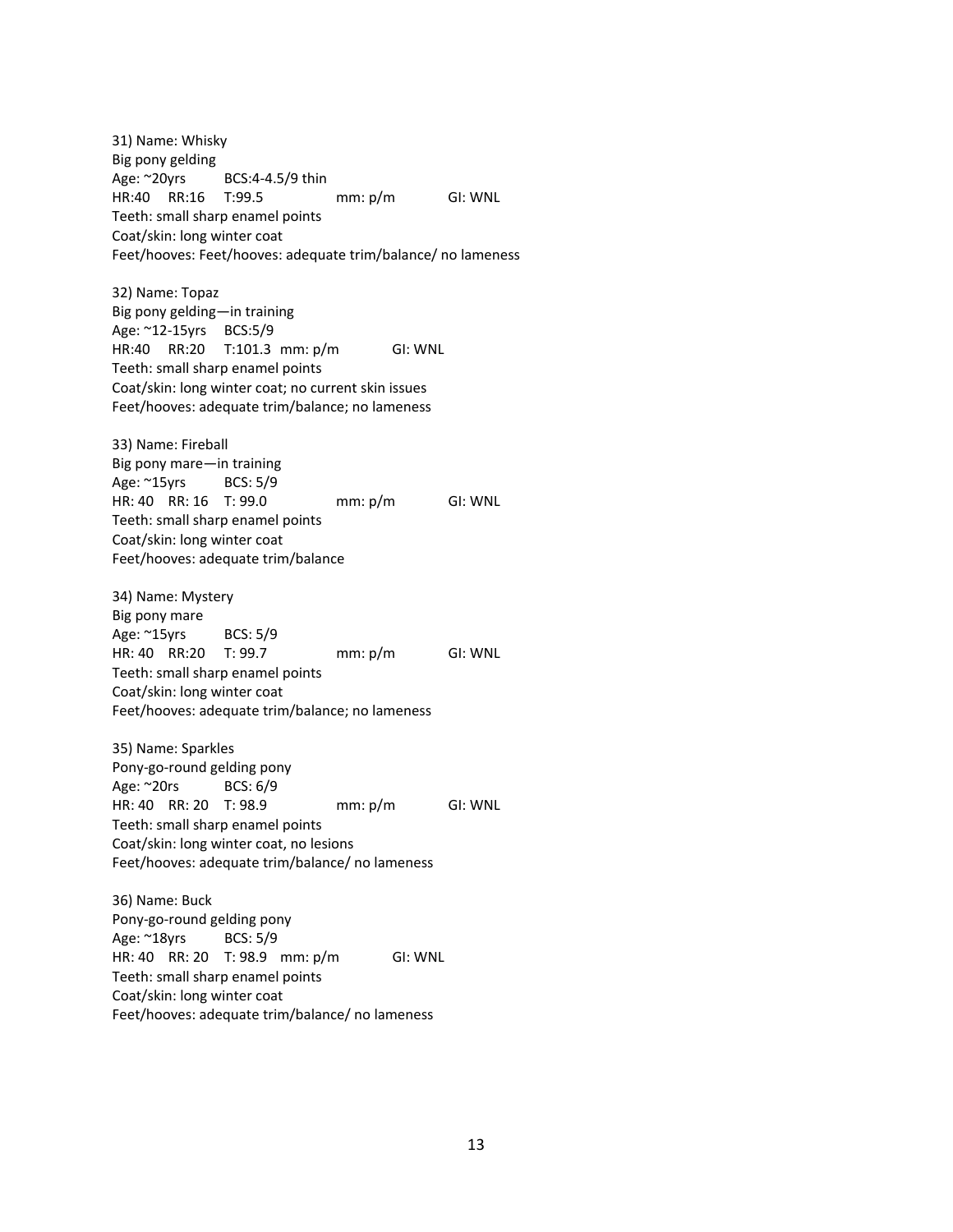37) Name: Champ Slow pony gelding Age: ~20yrs BCS:5/9 HR:40 RR: 20 T:102.6 FEVER mm: p/m GI: WNL Teeth: small sharp enamel points Coat/skin: long winter coat Feet/hooves: Feet/hooves: adequate trim/balance/ no lameness Other: has Cushing's/ on prascend

38) Name: Dutchess Party pony mare—only occasionally works Age: ~36-38yrs BCS:4/9 thin HR:36 RR:16 T:99.1 mm: p/m GI: WNL Teeth: missing some dentition; geriatric mouth Coat/skin: long winter coat; acquired marks on withers; flaky skin on withers Feet/hooves: adequate trim/balance; no lameness Other: has Cushing's/ on prascend

**\*PONIES NEEDING DENTAL CARE ASAP:** 1) Turbo, 4) Dino, 5) Pepsi 6) Ruby, 11) Nikki, 24) Chewy, 28) Phillipe, 29) Lucky, 38) Dutchess

**\*PONIES NEEDING EVALUATION OF SADDLE-SORE LESIONS ASAP**: 9) Freckles, 12) Chuckie, 21) Nala

**\*PONY NEEDING FARRIER CARE ASAP**: 16) Gypsy

**\*PONIES NEEDING FOLLOWUP /CONTINUED VETERINARY CARE**: 1) Turbo (laminitis), 37) Champ (fever)

**\*PONIES NEEDING ANNUAL DENTAL CARE WITHIN A TIMELY MANNER**: 2) Willow, 3) Trixie, 7) Shaggy, 8) Prince, 9) Freckles, 10) Pepper, 12) Chuckie, 13) Flash, 14) Snickers, 16) Gypsy, 17) Matilda, 19) Peanut, 20) Griff, 21) Nala, 22) Snowball, 23) Waffles, 25) Tony, 26) Red, 27) Spots, 30) Benny, 32) Topaz, 33) Fireball, 34) Mystery, 35) Sparkles, 36) Buck, 37) Champ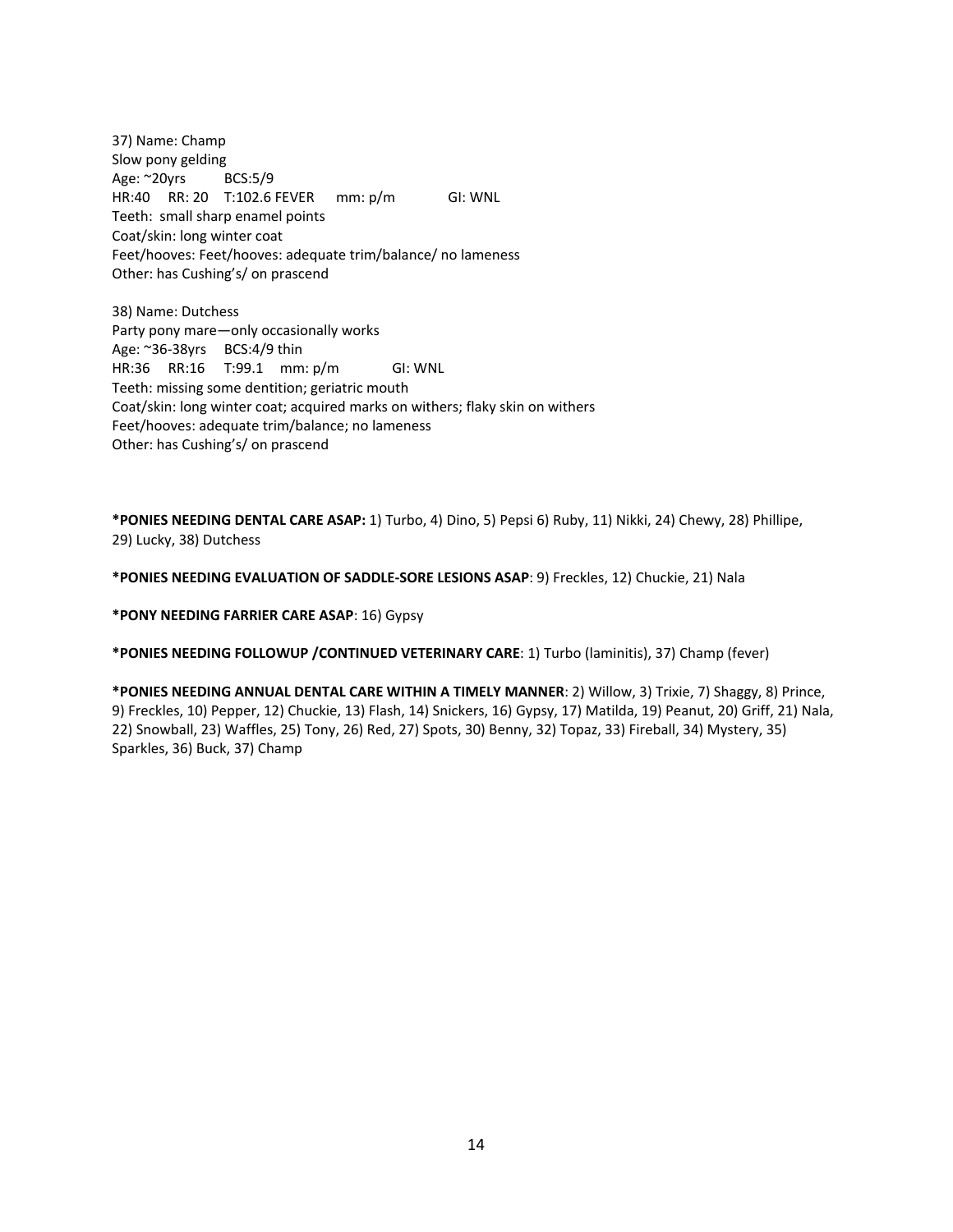#### **EXHIBIT 3**

#### **LIVESTOCK EXAMINATION FINDINGS**

Name: Jerry Caprine: Nigerian dwarf wether goat Age: Adult BCS:5/9 HR:60 RR:32 T:102.7 mm: p/m GI: WNL Teeth: normal Coat/skin: normal Feet/hooves: adequate trim Name: Bitsy Caprine: Nigerian dwarf wether goat Age: Adult BCS:5/9 HR:48 RR:24 T:101.1 mm: p/m GI: WNL Teeth: normal Coat/skin: normal Feet/hooves: adequate trim Name: Gus Caprine: Nigerian dwarf wether goat Age: Adult BCS:5/9 HR:66 RR:32 T:101.5 mm: p/m GI: WNL Teeth: normal Coat/skin: normal Feet/hooves: adequate trim Name: Ben Caprine: Nigerian dwarf wether goat Age: Adult BCS:5.5/9 HR:60 RR:30 T:99.7 mm: p/m GI: WNL Teeth: normal Coat/skin: normal Feet/hooves: adequate trim Name: Larry Caprine: Ovine/sheep neutered male Age: Adult BCS:7/9 obese HR:56 RR:36 T:101.0 mm: p/m GI: WNL Teeth: normal Coat/skin: normal Feet/hooves: adequate trim Name: Andy Caprine: Nigerian dwarf wether goat Age: <1yr BCS:5/9 HR:60 RR:30 T:100.6 mm: p/m GI: WNL Teeth: normal Coat/skin: normal Feet/hooves: adequate trim